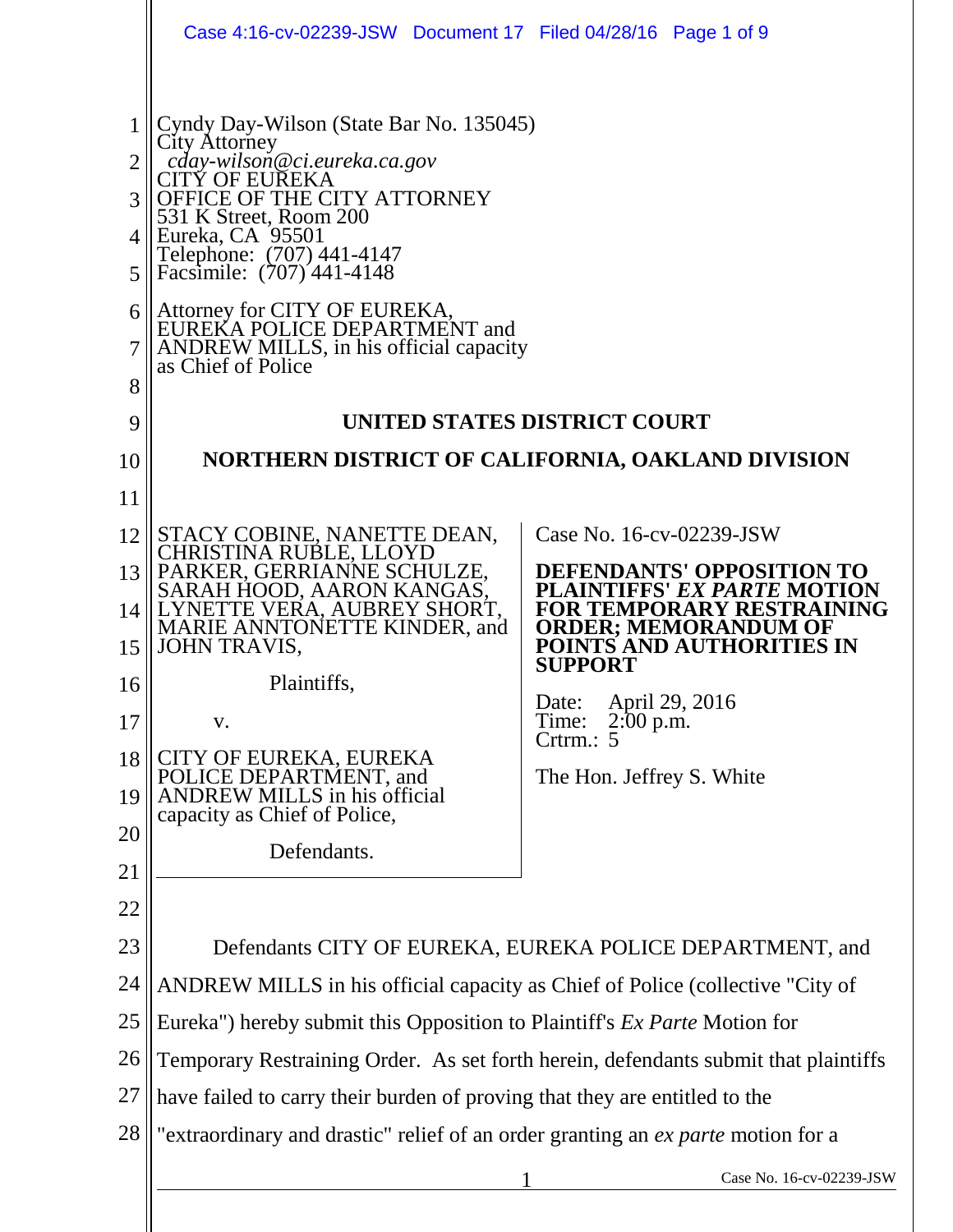|                | Case 4:16-cv-02239-JSW Document 17 Filed 04/28/16 Page 2 of 9                         |  |  |  |  |
|----------------|---------------------------------------------------------------------------------------|--|--|--|--|
| $\mathbf{1}$   | temporary restraining order enjoining the enforcement of a municipal statute which    |  |  |  |  |
| $\overline{2}$ | has already been declared constitutional and, therefore, plaintiffs' motion should be |  |  |  |  |
| 3              | denied.                                                                               |  |  |  |  |
| $\overline{4}$ | DATED: April 27, 2016<br><b>CITY OF EUREKA</b>                                        |  |  |  |  |
| 5              | OFFICE OF THE CITY ATTORNEY                                                           |  |  |  |  |
| 6              |                                                                                       |  |  |  |  |
| 7              | By: <u>/s/ Cyndy Day-Wilson</u><br>Cyndy Day-Wilson, City Attorney                    |  |  |  |  |
| 8              |                                                                                       |  |  |  |  |
| 9              | Attorney for Defendants, CITY OF EUREKA,<br>EUREKA POLICE DEPARTMENT, and             |  |  |  |  |
| 10             | ANDREW MILLS in his official capacity as<br><b>Chief of Police</b>                    |  |  |  |  |
| 11             |                                                                                       |  |  |  |  |
| 12             |                                                                                       |  |  |  |  |
| 13             |                                                                                       |  |  |  |  |
| 14             |                                                                                       |  |  |  |  |
| 15             |                                                                                       |  |  |  |  |
| 16             |                                                                                       |  |  |  |  |
| 17<br>18       |                                                                                       |  |  |  |  |
| 19             |                                                                                       |  |  |  |  |
| 20             |                                                                                       |  |  |  |  |
| 21             |                                                                                       |  |  |  |  |
| 22             |                                                                                       |  |  |  |  |
| 23             |                                                                                       |  |  |  |  |
| 24             |                                                                                       |  |  |  |  |
| 25             |                                                                                       |  |  |  |  |
| 26             |                                                                                       |  |  |  |  |
| 27             |                                                                                       |  |  |  |  |
| 28             |                                                                                       |  |  |  |  |
|                | Case No. 16-cv-02239-JSW<br>$\overline{2}$                                            |  |  |  |  |
|                |                                                                                       |  |  |  |  |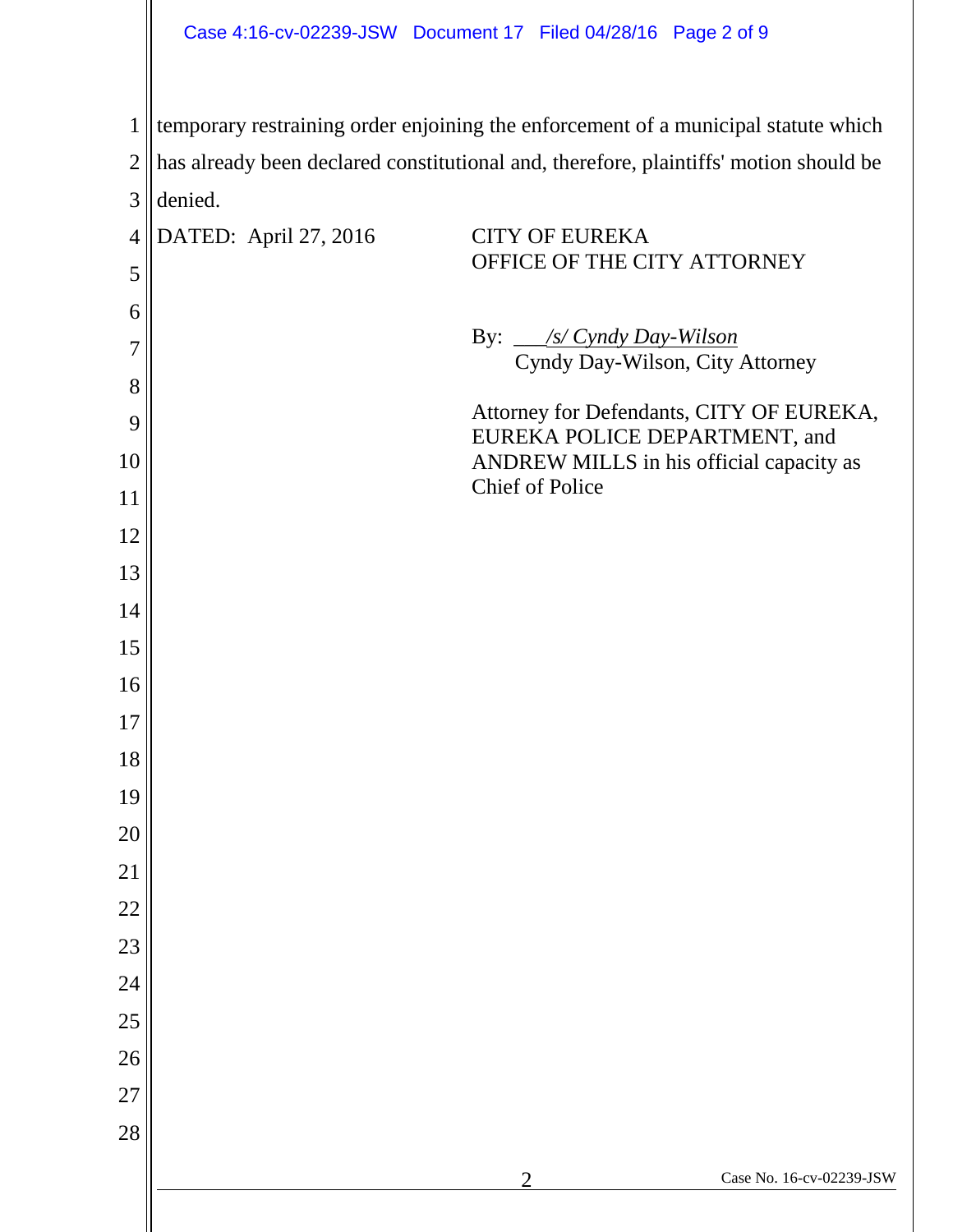#### **MEMORANDUM OF POINTS AND AUTHORITIES**

#### 2 **1. INTRODUCTION**

1

3 4 5 6 7 8 9 10 This case arises out of defendants' attempt to remedy a chronic problem with homeless which has plagued the City of Eureka for years. At one time, as many as 300 homeless individuals were illegally residing in an Environmentally Sensitive Area which is immediately adjacent to the Humboldt Bay. Declaration of Andrew Mills ("Mills Dec.") at ¶ 6; Declaration of Miles Slattery ("Slattery Dec.") at ¶ 6; Declaration of Cyndy Day-Wilson ("Day-Wilson Dec.") at ¶ 2-7. The amount of trash, debris, discarded needles, and excrement which is damaging the sensitive habitat is cause for alarm. Slattery Dec. ¶ 7-10; Day-Wilson Dec. ¶ 23, 25.

11 12 13 14 15 16 17 18 19 The area commonly known as Palco Marsh – where these individuals are illegally squatting -- has recently become known as the "Devil's Playground" to local residents. Day-Wilson Dec. ¶ 25. It has become an area associated with the sales and use of narcotics, prostitution and other assorted crime. Mills Dec. ¶ 9-10; Day-Wilson Dec. ¶ 25. In addition, some residents have been found in possession of firearms and have threatened to use them against anyone who attempts to relocate them. Day-Wilson Dec. 125. Even worse, the presence of these individuals is jeopardizing a \$5.3 million public improvement project, funds that could be forfeited if the current situation is not resolved. Day- Wilson Dec. ¶ 26.

20 21 22 23 24 25 26 In an attempt to comply with prior other similar orders, the City of Eureka has gone through great lengths to assist in relocating the affected individuals and declare a shelter crisis. Day-Wilson Dec. ¶ 4-22. These efforts have been successful and the current census of residents in the Palco Marsh has fallen from 180 in September of 2015 to its current level of 113. Mills Dec. ¶ 24; Day-Wilson Dec. ¶ 22. This level is less than the City's current capacity to accommodate 130 additional individuals. Day-Wilson Dec. ¶ 22.

27 28 The simple fact is that plaintiffs do not have a right to cause significant environmental damage to a sensitive region. Their continued presence in the Palco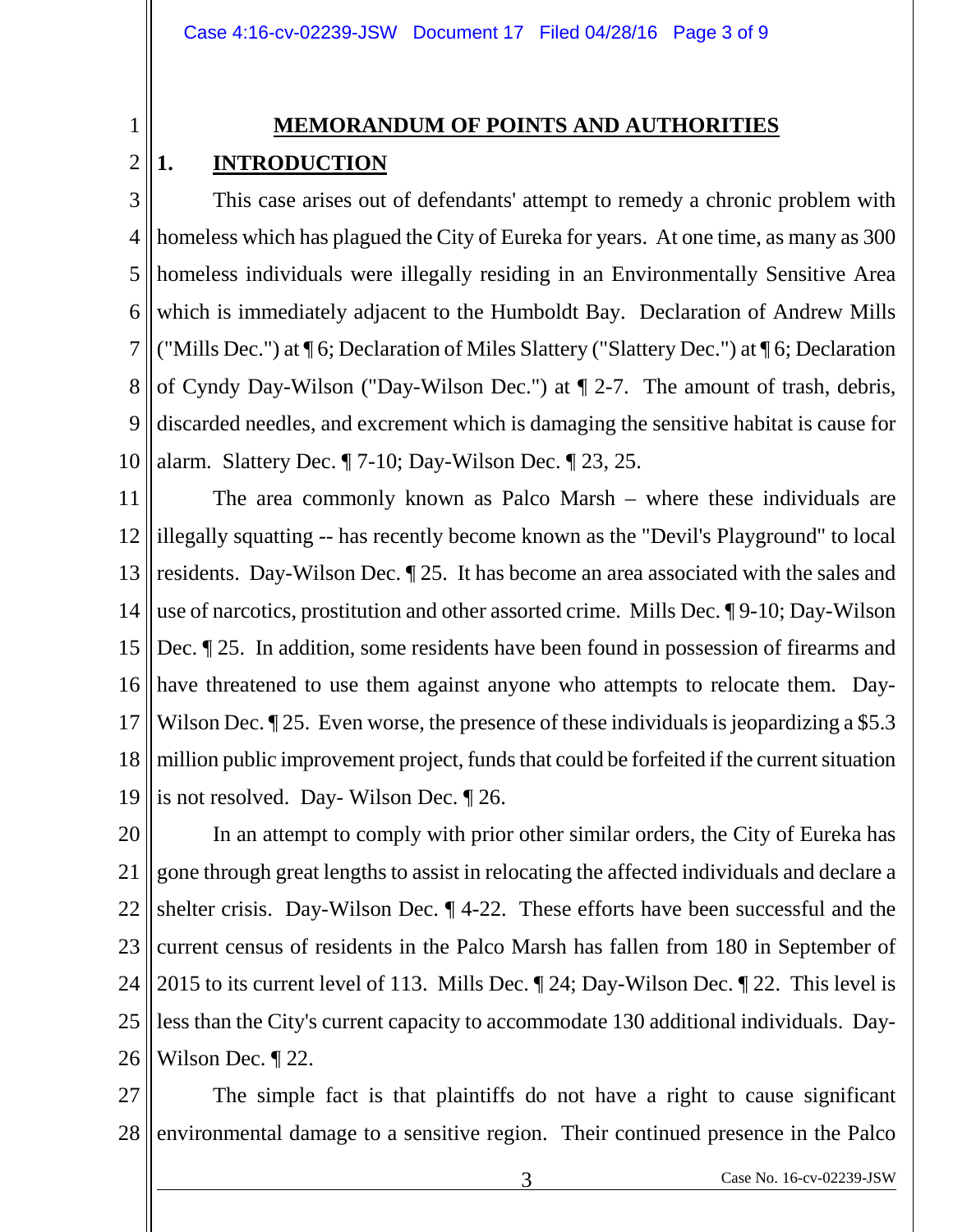1 2 3 4 5 Marsh represents a significant threat to the health, public welfare and safety of the community. Slattery Dec. ¶ 2-6, Additionally, if they are allowed to continue to illegally reside in this area, the city is in danger of forfeiting approximately \$5.3 million in grant monies which were allocated to better the community as a whole. Day-Wilson Dec. ¶ 26.

6 7 8 9 10 11 12 13 Plaintiffs have had ample notice of the upcoming relocation since as early as September of 2015. Mills Dec. ¶ 7-9; In response, many have accepted the assistance of the City and other organizations and voluntarily relocated. Mills Dec. ¶ 24; Day-Wilson Dec.  $\parallel$  22. However, plaintiffs have chosen to reject the alternative arrangements which have been made available free of charge and do nothing *until* their eviction was imminent – at which point they filed an *Ex Parte* Motion for Temporary Restraining Order. This tactic deprives the City of the ability to marshal the information necessary to oppose it in such a limited time.

14 15 16 17 18 19 20 This Court should see this *Ex Parte* for what it is - A bad faith litigation tactic designed to attempt to prevent the City from enforcing a local ordinance which has already been found to be constitutional by the California State Courts and for which ample notice was provided to the affected individuals. Mills Dec. ¶ 24; Day-Wilson Dec. ¶ 3, 22; *Exhibit* "H". Given that plaintiffs have failed to demonstrate the requisite good cause to justify such extraordinary relief, the *ex parte* application should be denied.

21

#### 22 23 24 **2. PLAINTIFFS HAVE FAILED TO DEMONSTRATE GOOD CAUSE FOR THIS COURT TO STAY THE ENFORCEMENT OF A STATUTE WHICH HAS ALREADY BEEN UPHELD AS CONSTITUTIONAL**

25

## **A. Applicable Law**

26 27 28 A temporary restraining order is available when an applicant may suffer irreparable injury before the court can hear the application for a preliminary injunction. See Fed.R.Civ.P. 65(b). Requests for temporary restraining orders are governed by the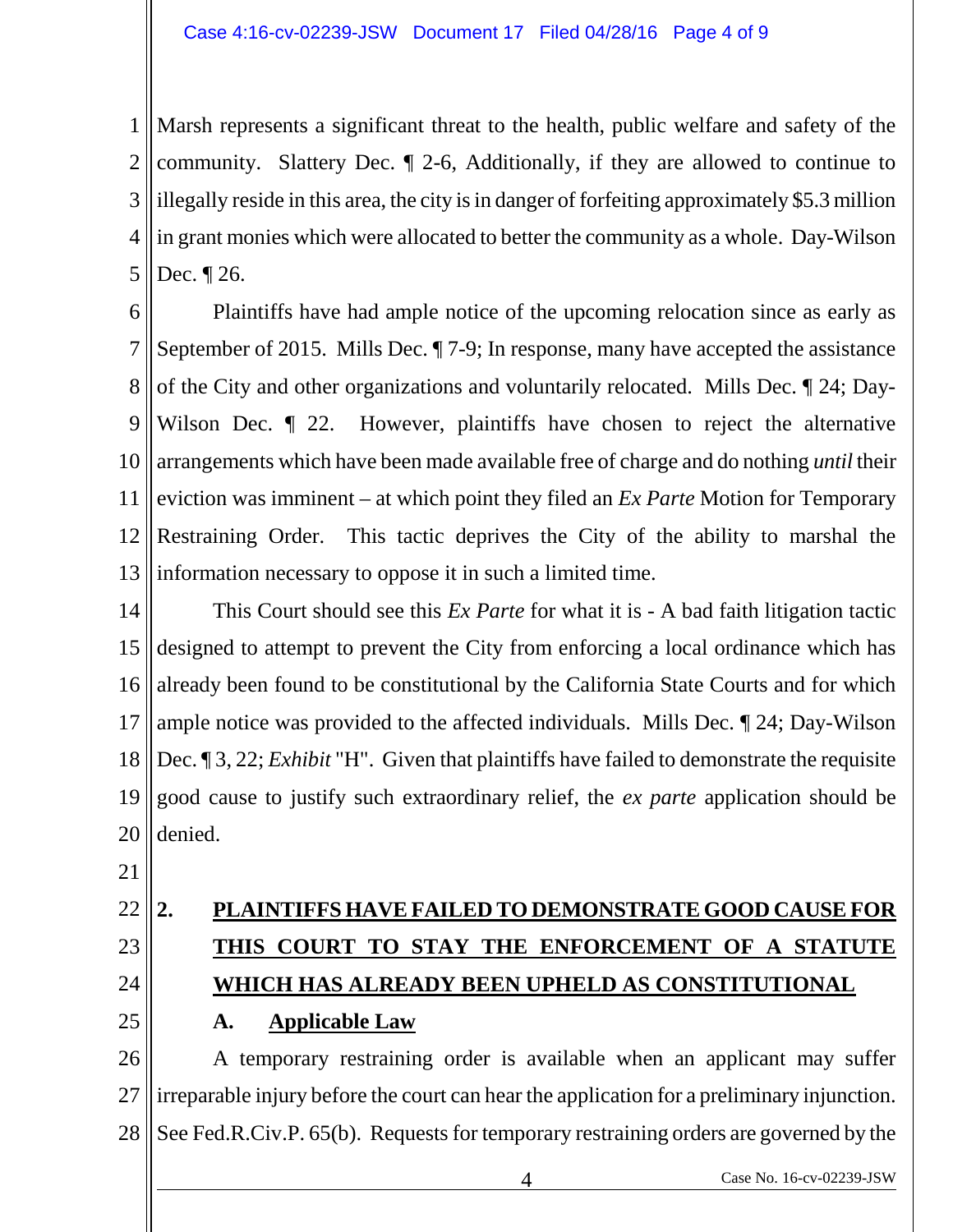1 2 3 same general standards that govern the issuance of a preliminary injunction. *New Motor Vehicle Bd. v. Orrin W. Fox Co.,* 434 U.S. 1345, 1347, n. 2 (1977); *Los Angeles Unified Sch. Dist. v. United States Dist. Court,* 650 F.2d 1004, 1008 (9th Cir. 1981).

4 5 6 7 8 9 10 11 12 A preliminary injunction is an "extraordinary and drastic remedy" that is never awarded as a matter of right. *Munaf v. Geren,* 553 U.S. 674, 688-690 (2008). Instead, in every case, the court "must balance the competing claims of injury and must consider the effect on each party of the granting or withholding of the requested relief." *Winter v. Natural Resources Defense Council,* 555 U.S. 7, 17 (2008). The instant motion requires the Court to determine whether plaintiffs have established the following: (1) the likelihood of success on the merits; (2) likelihood of irreparable harm in the absence of preliminary relief; (3) balancing of the equities; and (4) whether an injunction is in the public interest. *Id.* at 17.

13 14 15 16 17 18 19 20 21 22 23 24 25 26 27 28 Before *Winter*, courts in the Ninth Circuit applied an alternative "sliding-scale" test for issuing a preliminary injunction that allowed the movant to offset the weakness of a showing on one factor with the strength of another. See *Alliance for Wild Rockies v. Cottrell*, 632 F.3d. 1045, 1049–50 (9th Cir. 2010); see also *Beardslee v. Woodford*, 395 F.3d 1064, 1067 (9th Cir. 2005). In *Winter*, the Supreme Court did not directly address the continued validity of the Ninth Circuit's sliding-scale approach to preliminary injunctions. See *Winter*, 555 U.S. 7 at 51 (Ginsburg, J., dissenting) ("[C]ourts have evaluated claims for equitable relief on a 'sliding scale,' sometimes awarding relief based on a lower likelihood of harm when the likelihood of success is very high ... This Court has never rejected that formulation, and I do not believe it does so today."); see also *Alliance*, 632 F.3d. at 1131. In light of the *Winter* decision, however, the Ninth Circuit determined that the Circuit's sliding-scale approach, or "serious questions" test "survives ... when applied as part of the four-element Winter test." *Alliance*, 632 F.3d. at 1131–32. "In other words, 'serious questions going to the merits' and a hardship balance that tips sharply toward the plaintiff can support issuance of an injunction, assuming the other two elements of the Winter test are also met." *Id*.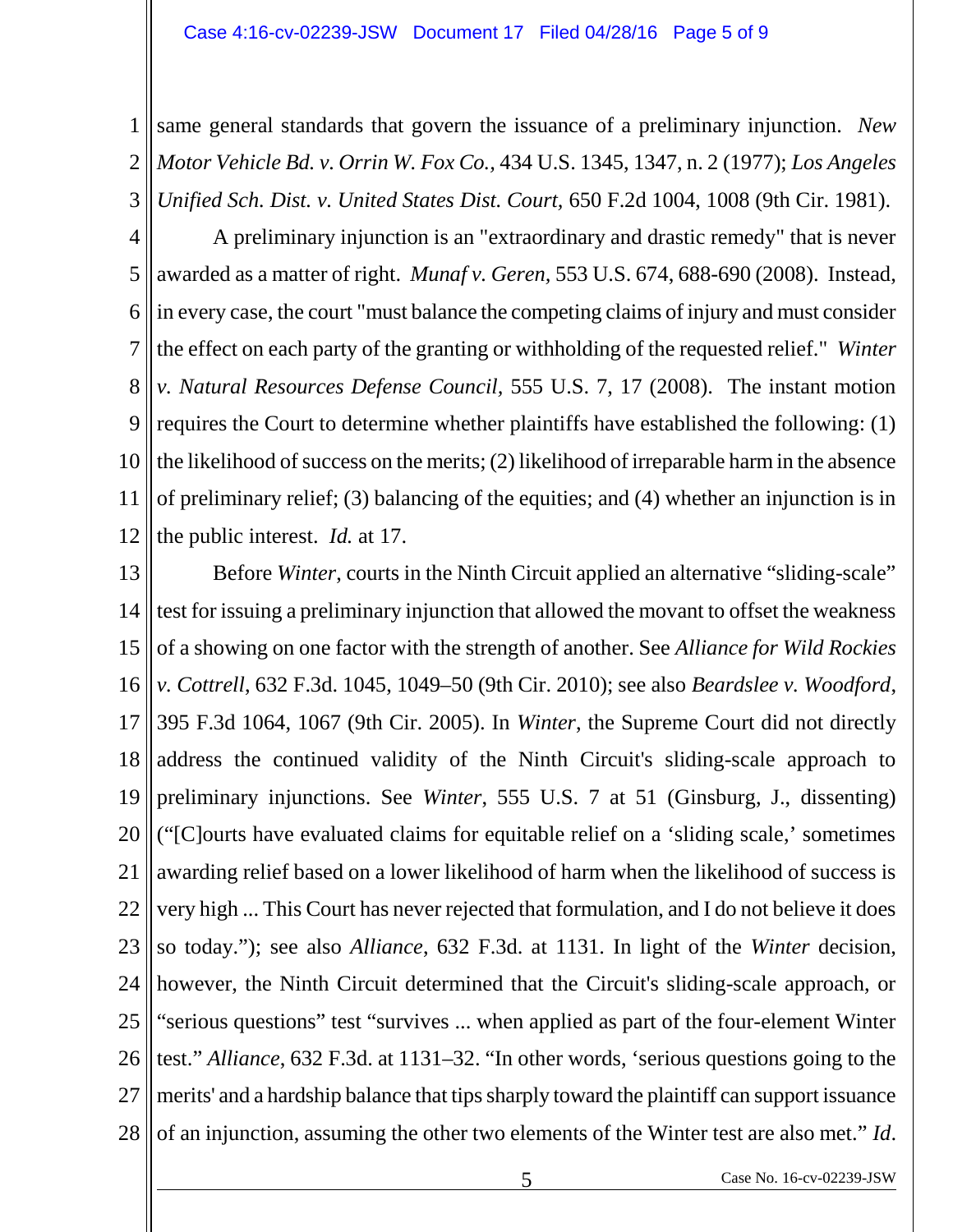1 2 3 The portion of the sliding-scale test that allowed injunctive relief upon the possibility, as opposed to the likelihood, of irreparable injury to the plaintiff, was expressly overruled by *Winter*. *Stormans, Inc. v. Selecky*, 586 F.3d 1109, 1127 (9th Cir. 2009).

4 5 6 7 8 9 10 11 12 13 Finally, an even more stringent standard is applied where mandatory, as opposed to prohibitory preliminary relief is sought. The Ninth Circuit has noted that although the same general principles inform the court's analysis, "[w]here a party seeks mandatory preliminary relief that goes well beyond maintaining the status quo pendente lite, courts should be extremely cautious about issuing a preliminary injunction." *Martin v. International Olympic Committee*, 740 F.2d 670, 675 (9th Cir. 1984). Thus, an award of mandatory preliminary relief is not to be granted unless both the facts and the law clearly favor the moving party and extreme or very serious damage will result. See *Anderson v. United States*, 612 F.2d 1112, 1115 (9th Cir. 1979). "[I]n doubtful cases" a mandatory injunction will not issue. *Id*.

14

## **B. Factual Analysis**

15 16 17 18 19 20 21 22 23 In this case, *all* of the factors articulated in *Winters* support the denial of a temporary restraining order. First, plaintiffs have not – and cannot – demonstrate the likelihood of success on the merits. Contrary to plaintiffs' assertions, individuals do not have a right to damage environmentally sensitive public lands, engage in criminal activity thereon, create a significant public health issue, and jeopardize the public's right to grant money. This is especially true given that other available options have been presented by the City, including providing for housing, the storage of personal property and the care for any animals present. Mills Dec. ¶ 23; Day-Wilson Dec. ¶ 22, 27.

24 25 26 27 28 Plaintiffs likewise cannot demonstrate the likelihood of irreparable harm. While it is true that plaintiffs would be relocated, such harm is not *irreparable.* Their belongings and even their animals will be provided for and, indeed, plaintiffs are being offered accommodations *free of charge.* Mills Dec. ¶ 23; Day-Wilson Dec. ¶ 22, 27. Under these facts, it is difficult to envision how homeless individuals who are doing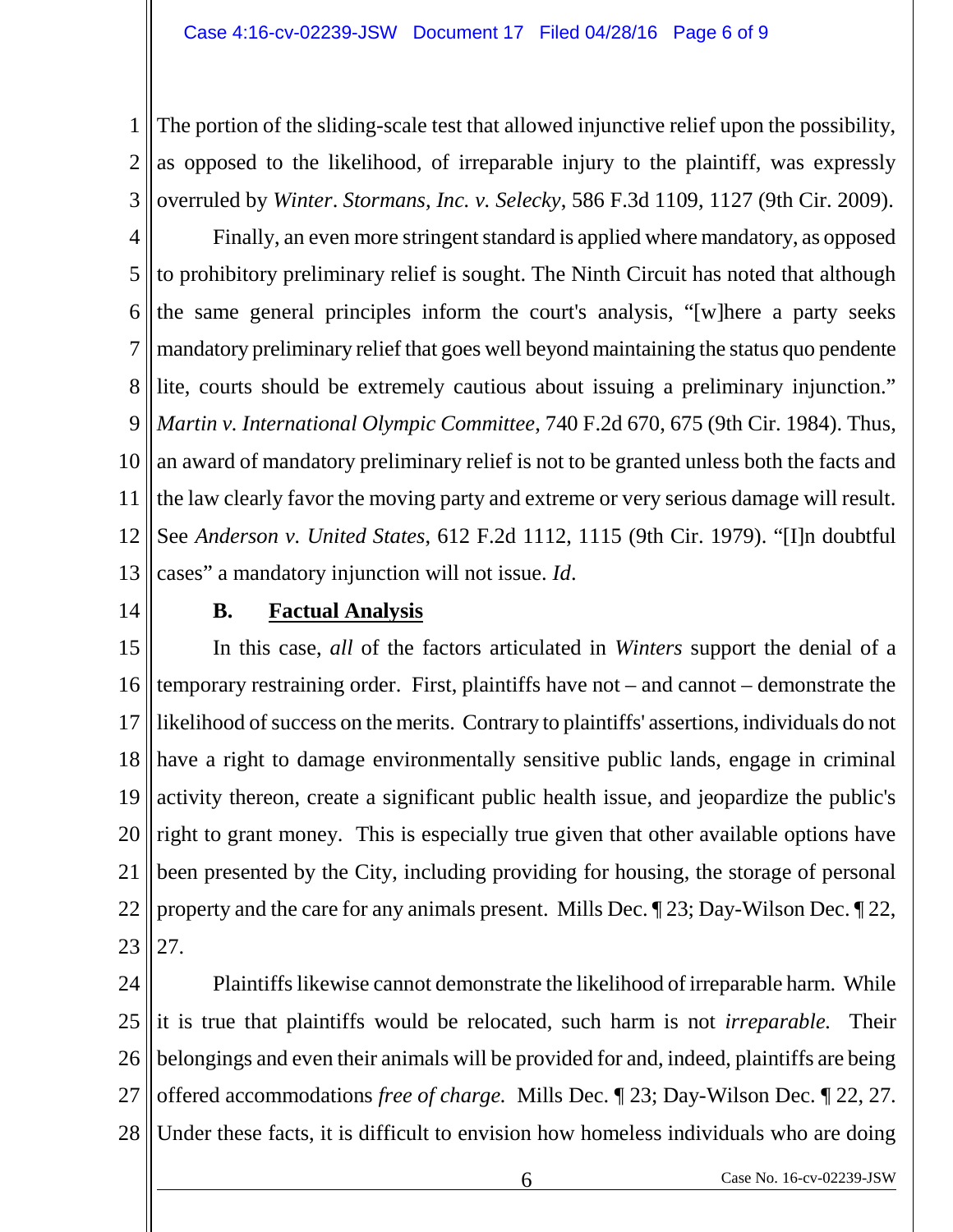1 2 damage to public land would be "injured" based on their temporary relocation to a shelter.

3 4 5 6 7 8 9 Third, balancing the equities in this case militates in favor of a denial of the injunction. Here, the continued presence of the plaintiffs represents an ongoing injury to the sensitive ecosystem that is the Humboldt Bay, a threat to the health and public safety of both the community at large and the plaintiffs themselves, and a possible loss of \$5.3 million in much needed grant money. Slattery Dec. ¶ 6; Day-Wilson Dec. ¶ 23- 26. These important societal interests outweigh the plaintiffs' interest in rejected governmental assistance and free housing.

10 11 12 13 14 15 16 17 18 19 20 21 22 Finally, as discussed above, denial of the temporary restraining order is in the public interest. In this case, there have been numerous complaints related to the environmental damage caused by the illegal encampments from residents, non-profits, regulatory agencies, the Department of Fish and Wildlife, the Humboldt County Environmental Services, the Coastal Commission and the North Coast Regional Water Quality Control Board. Slattery Dec. ¶ 21; Day-Wilson Dec. ¶ 24. Moreover, the City has been placed on notice of a potential Notice of Violation from both the Department of Fish and Wildlife and the North Coast Regional Water Quality Board. Slattery Dec. ¶ 21; Day-Wilson Dec. ¶ 24. Thus, not only would the benefits of denying relief outweigh the burdens, the fact is that society as a whole has an interest in maintaining public confidence in the rule of law. Plaintiffs' refusal to relocate from the Palco Marsh results in an ongoing erosion of confidence in the City and the Eureka Police Department.

23 24 25 26 27 28 In sum, the City has done everything within its ability to transition plaintiffs and the other individuals illegally residing in these sensitive public lands to other available housing options. These efforts have been repeatedly rejected. Plaintiffs should not now be allowed to delay action until the last moment and then seek *ex parte* relief for an alleged emergency situation which was entirely of their own making. Given that they have failed to make a sufficient showing to justify such an "extraordinary and drastic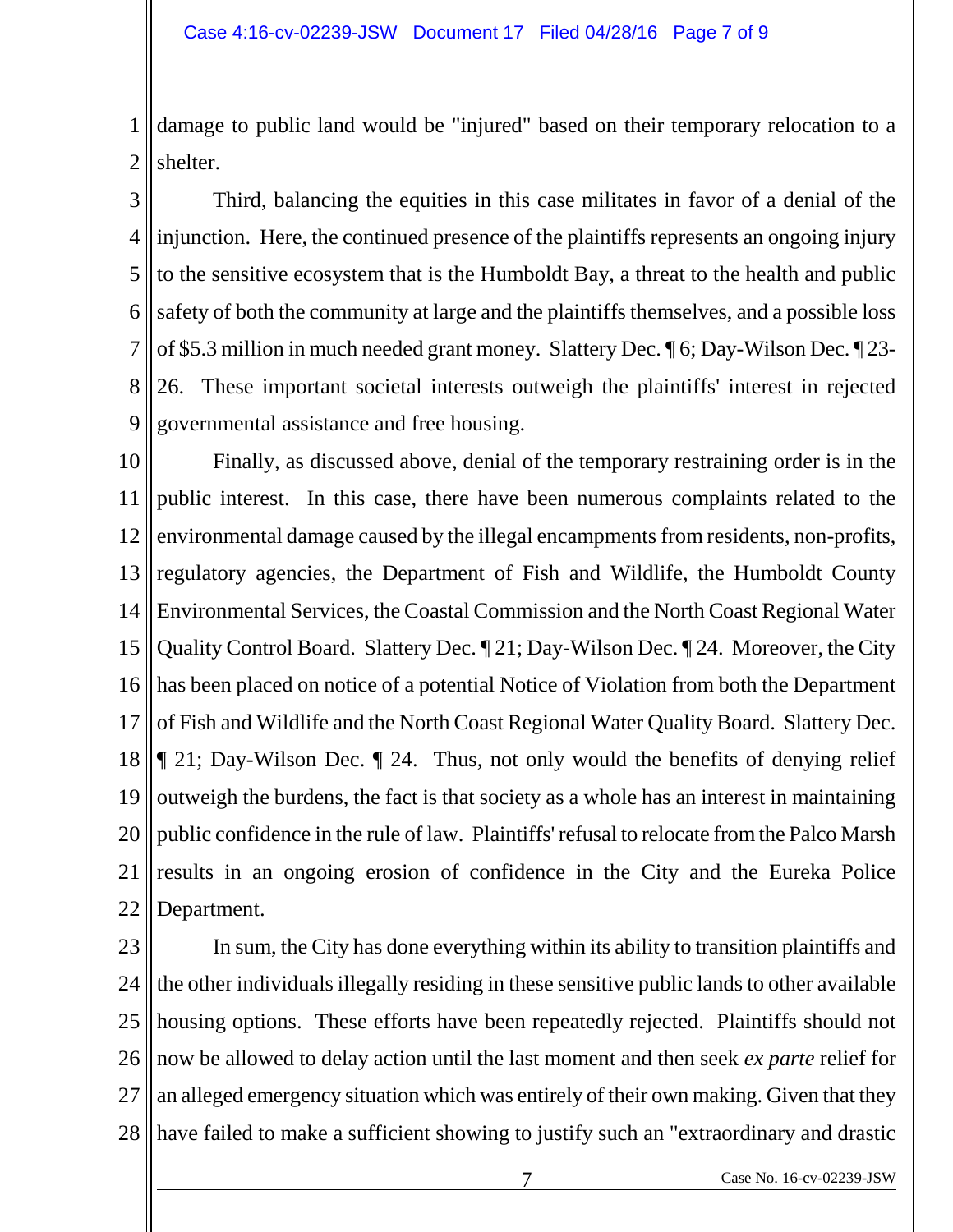remedy" as an order preventing the enforcement of a valid statute, the *ex parte* motion should be denied. *Munaf,* 553 U.S. at 688-690.

# **3. CONCLUSION**

 For all these reasons, defendants request that plaintiffs' *Ex Parte* Motion for Temporary Restraining Order be denied. Moreover, in the event that this Court concludes that temporary relief be granted, defendants request that it be for no more than 14 days to allow the parties an opportunity to present further briefing on a regularly noticed motion for preliminary injunction.

| 11 | DATED: April 27, 2016 | <b>CITY OF EUREKA</b><br>OFFICE OF THE CITY ATTORNEY                      |
|----|-----------------------|---------------------------------------------------------------------------|
| 12 |                       |                                                                           |
| 13 |                       |                                                                           |
| 14 |                       | By: _ <i>/s/ Cyndy Day-Wilson</i><br>Cyndy Day-Wilson, City Attorney      |
| 15 |                       |                                                                           |
| 16 |                       | Attorney for Defendants, CITY OF EUREKA,<br>EUREKA POLICE DEPARTMENT, and |
| 17 |                       | ANDREW MILLS in his official capacity as                                  |
| 18 |                       | <b>Chief of Police</b>                                                    |
| 19 |                       |                                                                           |
| 20 |                       |                                                                           |
| 21 |                       |                                                                           |
| 22 |                       |                                                                           |
| 23 |                       |                                                                           |
| 24 |                       |                                                                           |
| 25 |                       |                                                                           |
| 26 |                       |                                                                           |
| 27 |                       |                                                                           |
| 28 |                       |                                                                           |
|    |                       | Case No. 16-cv-02239-JSW<br>8                                             |
|    |                       |                                                                           |